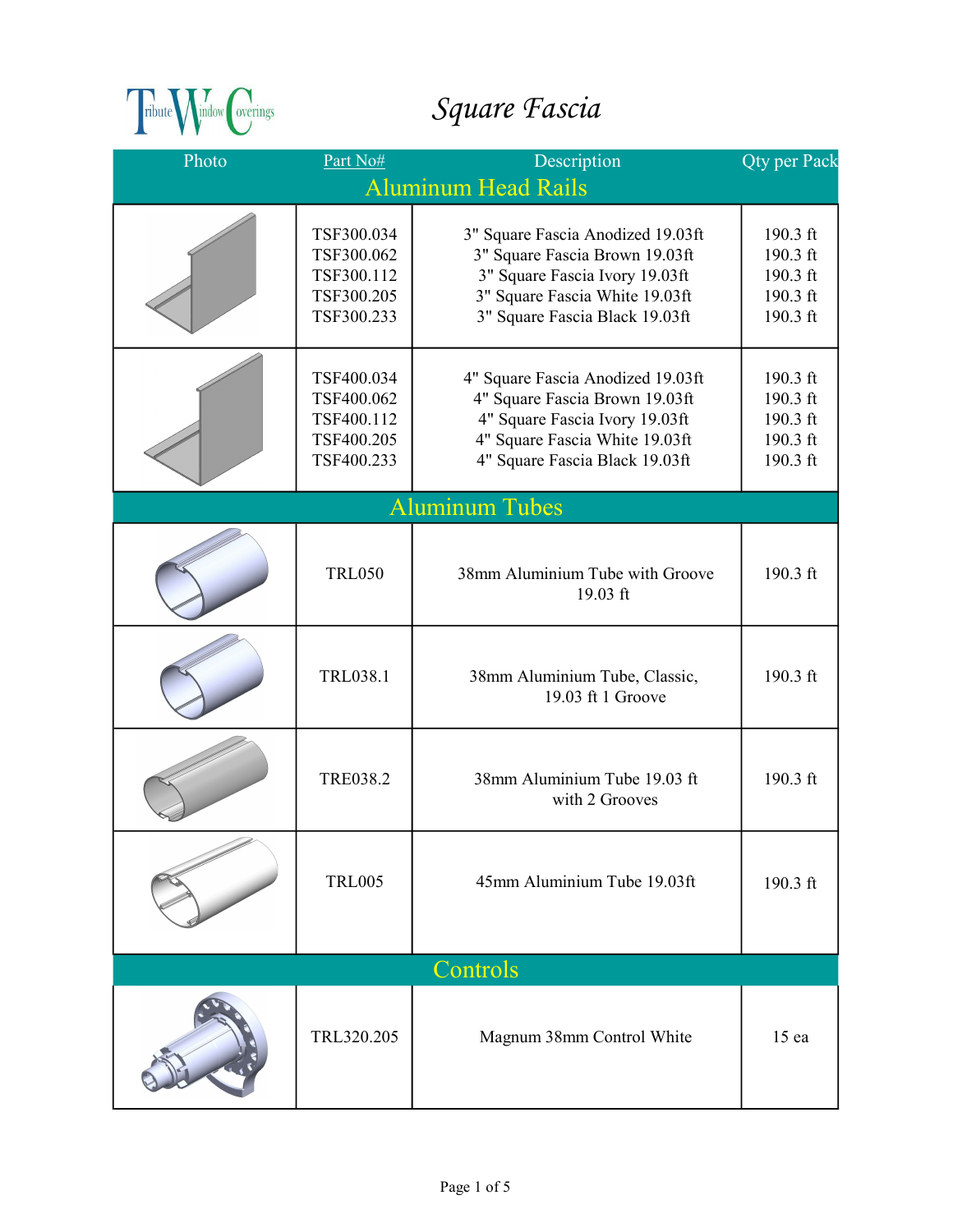| Photo | Part No#                                                           | Description                                                                                                                                                                | <b>Qty per Pack</b>                                      |
|-------|--------------------------------------------------------------------|----------------------------------------------------------------------------------------------------------------------------------------------------------------------------|----------------------------------------------------------|
|       | TRC420.205                                                         | Magnum End Plug White                                                                                                                                                      | 15 ea                                                    |
|       | TRL405.205                                                         | Magnum Fixed Pin Insert White                                                                                                                                              | 45 ea                                                    |
|       | <b>TRL066.R</b>                                                    | <b>Concentric Spring Assist Right</b>                                                                                                                                      | 5 pcs                                                    |
|       | <b>TRL068.L</b>                                                    | <b>Concentric Spring Assist Left</b>                                                                                                                                       | 5 pcs                                                    |
|       |                                                                    | <b>Aluminum Bottom Rails &amp; End Caps</b>                                                                                                                                |                                                          |
|       | TRL364.034<br>TRL364.062<br>TRL364.112<br>TRL364.205<br>TRL364.233 | Oval Rail Anodized 19.03 ft<br>Oval Rail Char Brown 19.03 ft<br>Oval Rail Ivory 19.03 ft<br>Oval Rail White 19.03 ft<br>Oval Rail Black 19.03 ft                           | 190.3 ft<br>190.3 ft<br>190.3 ft<br>190.3 ft<br>190.3 ft |
|       | TRL030.026<br>TRL030.062<br>TRL030.112<br>TRL030.205<br>TRL030.233 | Oval Bottom Rail End Plug Grey<br>Oval Bottom Rail End Plug Brown<br>Oval Bottom Rail End Plug Ivory<br>Oval Bottom Rail End Plug White<br>Oval Bottom Rail End Plug Black | 100 ea<br>$100$ ea<br>$100$ ea<br>100 ea<br>$100$ ea     |
|       | TBP531.034<br>TBP531.205                                           | Sq. Bottom Rail Roller Anodized 19.03ft<br>Sq. Bottom Rail Roller White 19.03ft                                                                                            | 190.3 ft<br>190.3 ft                                     |
|       | TBP530.026<br>TBP530.205                                           | Sq. End Plug Grey<br>Sq. End Plug White                                                                                                                                    | $600$ pcs<br>$600$ pcs                                   |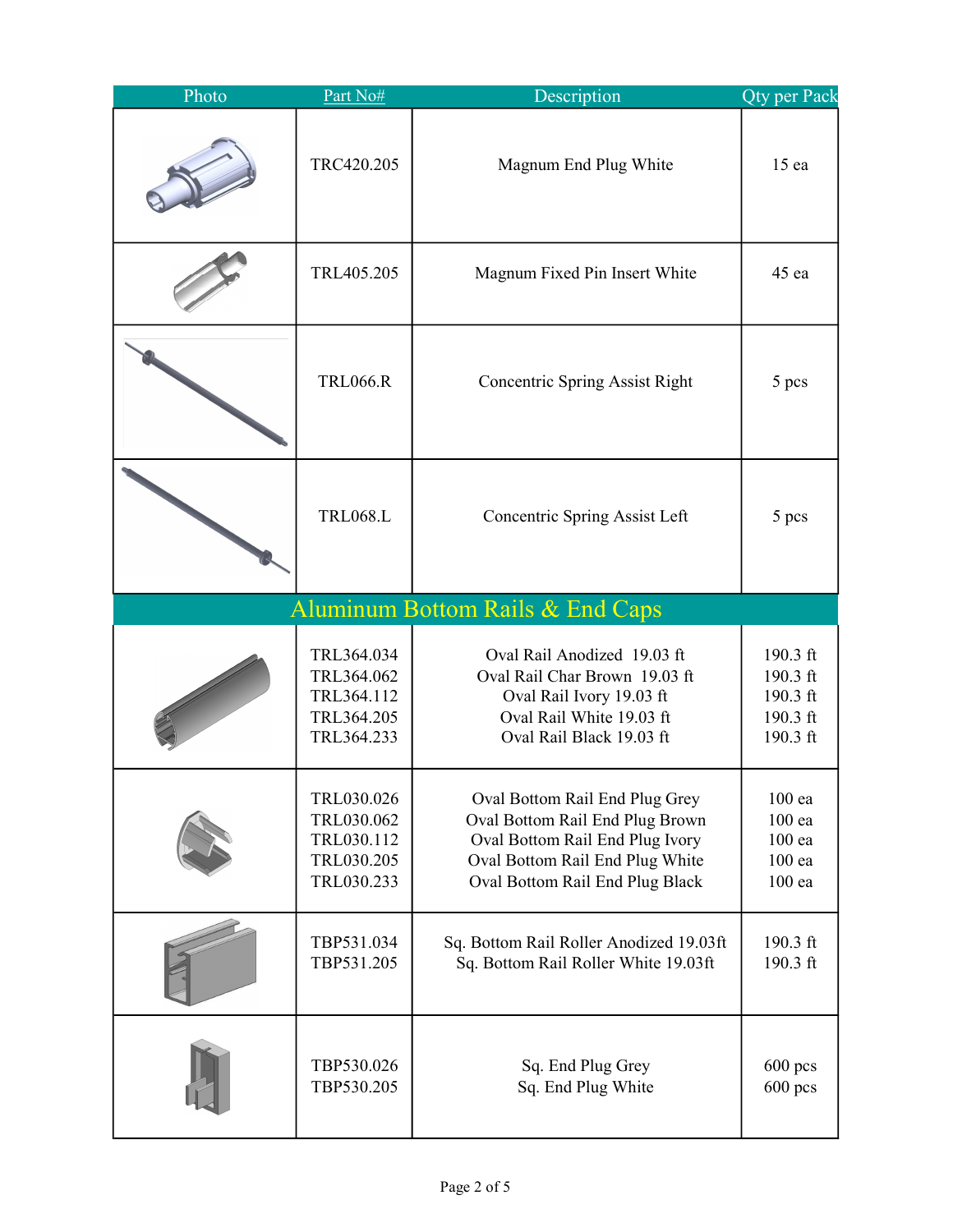| Photo                     | Part No#   | Description                        | Qty per Pack                 |
|---------------------------|------------|------------------------------------|------------------------------|
|                           | TRC152.034 | XL Bottom Rail 19.03 ft Anodized   | 190.3 ft                     |
|                           | TRC152.205 | XL Bottom Rail 19.03 ft White      | 190.3 ft                     |
|                           | RC.262.B   | End Cap White (For TRC152)         | $100$ pcs                    |
|                           | RC.262.G   | End Cap Grey (For TRC152)          | $100$ pcs                    |
|                           | RC.262.N   | End Cap Black (For TRC152)         | $100$ pcs                    |
|                           |            | <b>End Supports</b>                |                              |
|                           | TSF305.026 | 3" Sq. Bracket Grey                | 50 <sub>pr</sub>             |
|                           | TSF305.062 | 3" Sq. Bracket Brown               | 50 pr                        |
|                           | TSF305.112 | 3" Sq. Bracket Ivory               | 50 <sub>pr</sub>             |
|                           | TSF305.205 | 3" Sq. Bracket White               | 50 <sub>pr</sub>             |
|                           | TSF305.233 | 3" Sq. Bracket Black               | 50 <sub>pr</sub>             |
|                           | TSF405.026 | 4" Sq. Bracket Grey                | 50 <sub>pr</sub>             |
|                           | TSF405.062 | 4" Sq. Bracket Brown               | 50 <sub>pr</sub>             |
|                           | TSF405.112 | 4" Sq. Bracket Ivory               | 50 <sub>pr</sub>             |
|                           | TSF405.205 | 4" Sq. Bracket White               | 50 <sub>pr</sub>             |
|                           | TSF405.233 | 4" Sq. Bracket Black               | 50 <sub>pr</sub>             |
|                           | TSF310.026 | Cover for 3" Sq. Bracket Grey      | 50 <sub>pr</sub>             |
|                           | TSF310.062 | Cover for 3" Sq. Bracket Brown     | 50 pr                        |
|                           | TSF310.112 | Cover for 3" Sq. Bracket Ivory     | 50 <sub>pr</sub>             |
|                           | TSF310.205 | Cover for 3" Sq. Bracket White     | 50 <sub>pr</sub>             |
|                           | TSF310.233 | Cover for 3" Sq. Bracket Black     | 50 <sub>pr</sub>             |
|                           | TSM425.205 | 4" Square Brackets for Motor White | 50 <sub>pr</sub>             |
| <b>Chains &amp; Cords</b> |            |                                    |                              |
|                           | SV72       | #10 Metal Operating Chain          | roll: 500 ft<br>box: 2000 ft |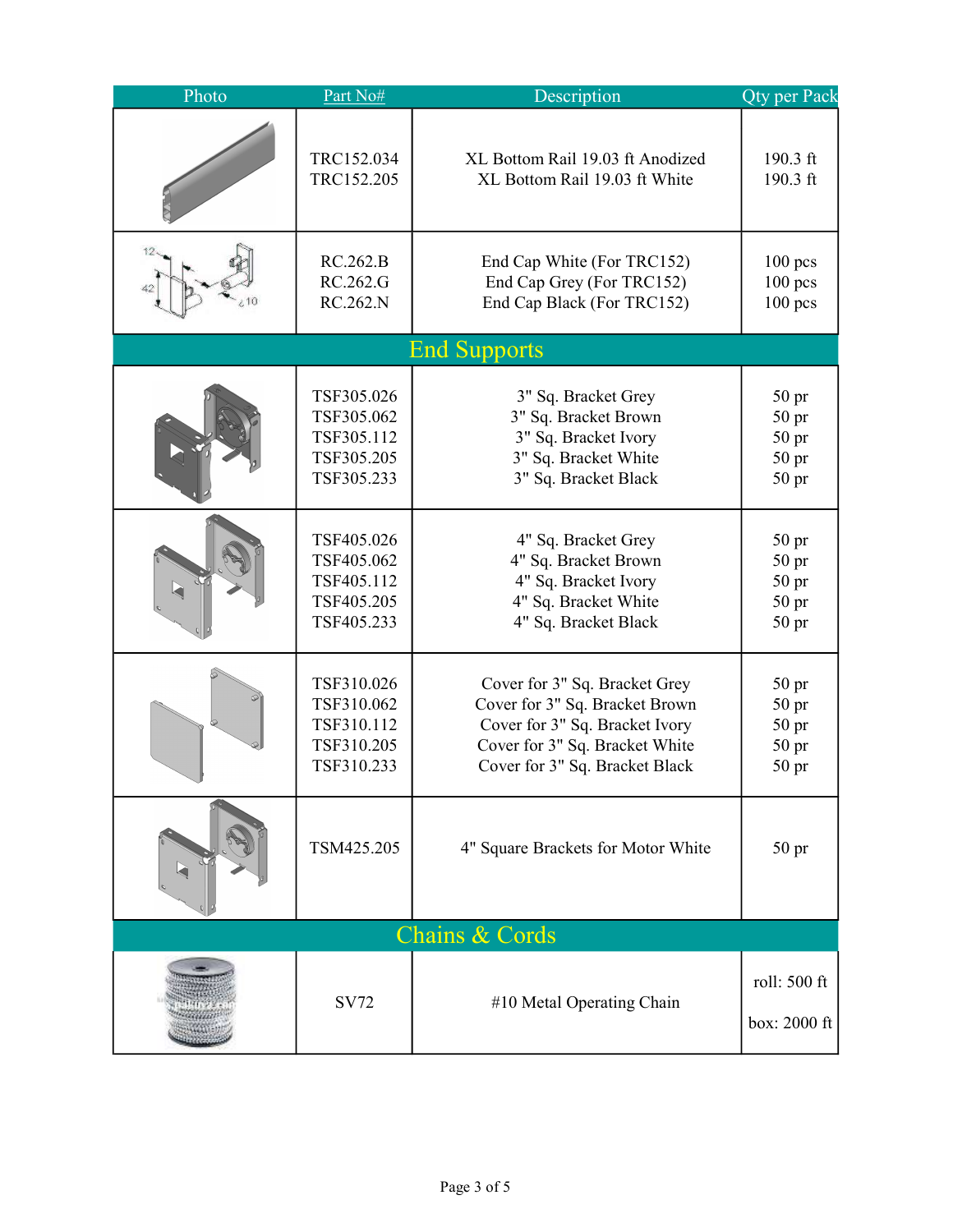| Photo | Part No#   | Description                          | <b>Qty per Pack</b> |
|-------|------------|--------------------------------------|---------------------|
|       | TSV006.062 | Pl. Operating Chain Brown 6mm        | $200$ mt            |
|       | TSV006.112 | Pl. Operating Chain Ivory 6mm        | $200$ mt            |
|       | TSV006.205 | Pl. Operating Chain White 6mm        | $200$ mt            |
|       | TSV006.233 | Pl. Operating Chain Black 6mm        | $200$ mt            |
|       | CHL050.026 | Pl. Chain Loop 6mm Grey 0.5m (20")   | 50 ea               |
|       | CHL050.062 | Pl. Chain Loop 6mm Brown 0.5m (20")  | 50 <sub>ea</sub>    |
|       | CHL050.112 | Pl. Chain Loop 6mm Ivory 0.5m (20")  | 50 ea               |
|       | CHL050.205 | Pl. Chain Loop 6mm White 0.5m (20")  | 50 <sub>ea</sub>    |
|       | CHL050.233 | Pl. Chain Loop 6mm Black 0.5m (20")  | 50 <sub>ea</sub>    |
|       | CHL075.026 | Pl. Chain Loop 6mm Grey $0.75m(30")$ | 50 ea               |
|       | CHL075.062 | Pl. Chain Loop 6mm Brown 0.75m (30") | 50 <sub>ea</sub>    |
|       | CHL075.112 | Pl. Chain Loop 6mm Ivory 0.75m (30") | 50 <sub>ea</sub>    |
|       | CHL075.205 | Pl. Chain Loop 6mm White 0.75m (30") | 50 <sub>ea</sub>    |
|       | CHL075.233 | Pl. Chain Loop 6mm Black 0.75m (30") | 50 ea               |
|       | CHL100.026 | Pl. Chain Loop 6mm Grey 1.0m (39")   | 50 ea               |
|       | CHL100.062 | Pl. Chain Loop 6mm Brown 1.0m (39")  | 50 ea               |
|       | CHL100.112 | Pl. Chain Loop 6mm Ivory 1.0m (39")  | 50 <sub>ea</sub>    |
|       | CHL100.205 | Pl. Chain Loop 6mm White 1.0m (39")  | 50 ea               |
|       | CHL100.233 | Pl. Chain Loop 6mm Black 1.0m (39")  | 50 ea               |
|       | CHL120.026 | Pl. Chain Loop 6mm Grey 1.2m (48")   | 50 <sub>ea</sub>    |
|       | CHL120.062 | Pl. Chain Loop 6mm Brown 1.2m (48")  | 50 <sub>ea</sub>    |
|       | CHL120.112 | Pl. Chain Loop 6mm Ivory 1.2m (48")  | 50 <sub>ea</sub>    |
|       | CHL120.205 | Pl. Chain Loop 6mm White 1.2m (48")  | 50 <sub>ea</sub>    |
|       | CHL120.233 | Pl. Chain Loop 6mm Black 1.2m (48")  | 50 <sub>ea</sub>    |
|       | CHL150.026 | Pl. Chain Loop 6mm Grey 1.5m (60")   | 50 <sub>ea</sub>    |
|       | CHL150.062 | Pl. Chain Loop 6mm Brown 1.5m (60")  | 50 <sub>ea</sub>    |
|       | CHL150.112 | Pl. Chain Loop 6mm Ivory 1.5m (60")  | 50 <sub>ea</sub>    |
|       | CHL150.205 | Pl. Chain Loop 6mm White 1.5m (60")  | 50 <sub>ea</sub>    |
|       | CHL150.233 | Pl. Chain Loop 6mm Black 1.5m (60")  | 50 <sub>ea</sub>    |